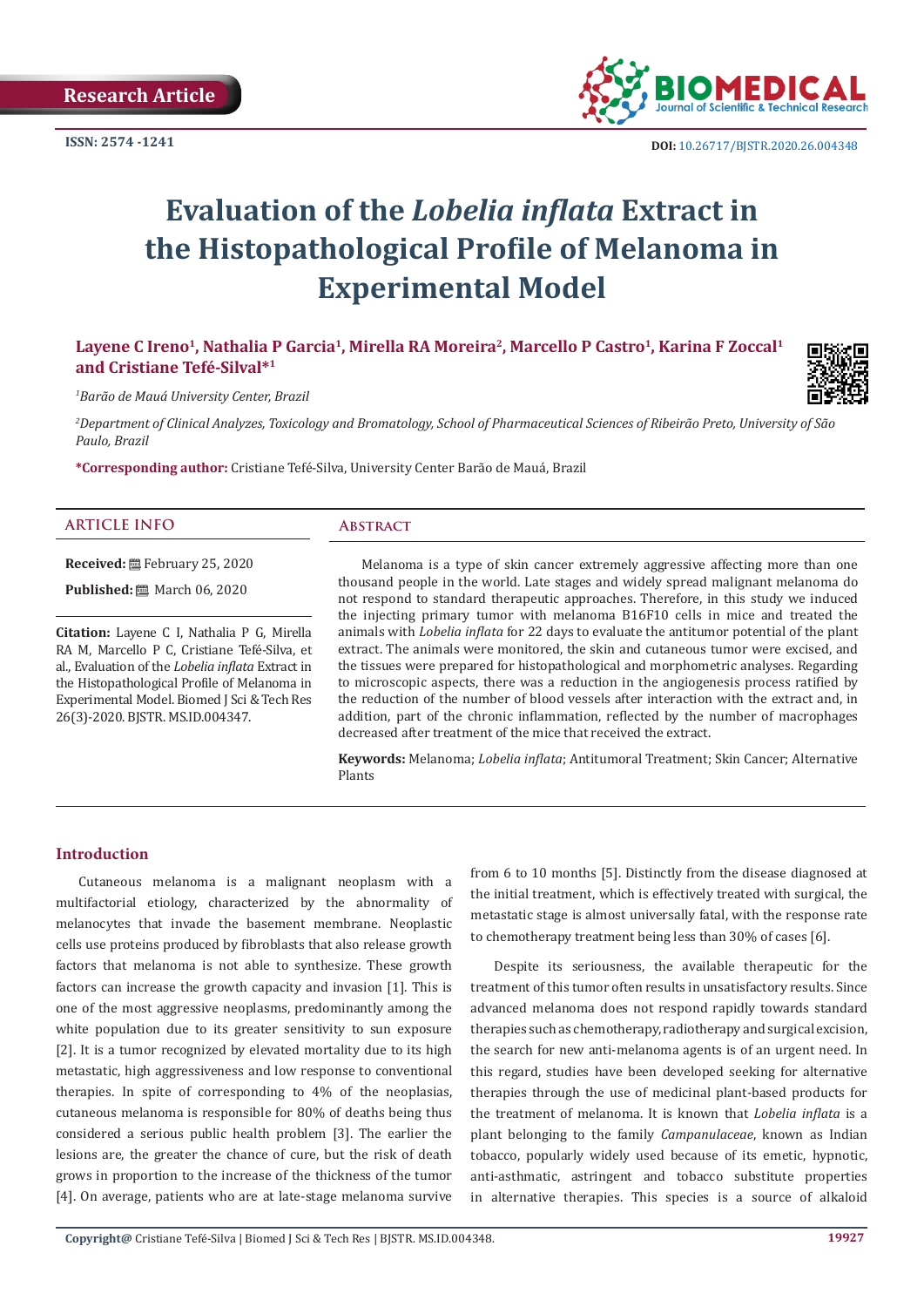substances that motivated studies since its isolation in 1885, when its therapeutic properties was thought to be understood [7]. There are a lot of other substances isolated in the genus *Lobelia* such as piperidine alkaloids including lobeline, lobelane, lobelanidine, norlobelanine, and lobelanine. Besides, flavonoids, terpenes and triterpenes, saponins, and coumarins have also been identified and probably have pharmacological effects.

Among the cited species of genus, *Lobelia inflata* is better known and contains more than 20 piperidine alkaloids, being the subject of much research regarding the properties of its extract. On the other hand, another species, *Lobelia chinensis*, has also become the focus of several studies and explained literature that has known antitumor activities in the treatment of breast and stomach tumors, as well as hemostatic, diuretic and anti- inflammatory characteristics. Some flavonoids are specially found in *Lobelia chinensis* and are responsible to modulate key cellular enzyme function, acting as anti-cancer, anti-mutagenic, antioxidant and anti-inflammatory substance [8]. However, little is known about the antitumor effect of *Lobelia inflata* on growth and development of melanomas. It is necessary to discover and understand the probable mechanism of action involved in the interaction between *Lobelia inflata* and cutaneous melanoma. Thus, upon these considerations, in the present work, we took advantage of B16F10 melanoma cells, which is a well validated model for both primary tumor and we investigated the antitumoral activity of *Lobelia inflata* during melanoma progression.

# **Materials and methods**

# **Animal Care and Ethics Statement**

Balb/c mice (6-8 weeks old), weighing approximately 20g, were bred and maintained at 25 ℃, with 12h/12h dark/light cycle in the animal facilities of the University Center Barão de Mauá, fed with laboratory chow, and given tap water to drink ad libitum. All procedures were approved by the Ethics Committee on Research and Animal Experimentation of University Center Barão de Mauá, under protocol n.253/16.

# **Experimental Design**

Balb/c mice (n=7/ experimental group) were divided into four groups:

Group 01- PBS (phosphate buffered saline): control

Group 02- *Lobelia*: Water + treatment with *Lobelia inflata* extract.

Group 03- Melanoma: received inoculation of B16F10 and PBS cells.

Group 04- Melanoma + *Lobelia*: received inoculation of B16F10 cells and *Lobelia inflata* extract treatment.

One day before the implant, the mice were trichotomized in the anterior dorsal region. On the day of the experiment, a suspension containing 10<sup>6</sup> cells /mL of B16F10 murine melanoma cells was implanted subcutaneously into the back of each mouse in groups 03 (Melanoma) and 04 (Melanoma + *Lobelia*). Treatment was performed orally every five days over a total of 20 days (thus applied on days 0, 5, 10, 15, 20). The animals received *Lobelia* inflate or water. Experimental groups were killed 22 days after inoculation of B16F10 cells in a  $\text{CO}_2$  chamber.

#### **Cell Culture**

B16F10 melanoma cells were cultured in culture medium and, once confluent, in the exponential growth phase, were counted and adjusted to the concentration of  $10^6$  cells / 0.1mL of 0.9% saline. This model is widely used in research on mice to induce melanoma by the action of a B16 derived retrovirus capable of transforming normal melanocytes into cancer cells [9].

#### *Lobelia inflata* **Extract**

The extract of the *Lobelia inflata* plant was performed as previously described [10].

#### **Animals Survival and Tumor Growth**

Tumor weight and size were monitored and measured every other day for 22 days. Tumors were measured with a Vernier caliper, and their size (in mm<sup>3</sup>) was calculated, as previously described [11]. Briefly, tumor volume = (length  $\times$  height  $\times$  width)/2. For this experiment, mice were monitored for 30 days after tumor injection. The macroscopic evaluation of the animals was performed daily in relation to tumor growth, according to the ABCD system, observing the possible formation of ulcers in the skin. This rule is relevant for detecting cutaneous melanoma. The letter A characterizes the asymmetry of the lesion, while the letter B means the presence of irregular borders, the letter C suggests color changes and the letter D corresponds to a tumor diameter greater than 6 mm, being all these factors important for determining the prognosis [12]. Mortality was monitored through daily observation over the entire experimental period. Finally, the sacrifice occurred after 22 days of tumor implantation.

# **Histopathological Evaluation**

The tumor arise in the skin was excised and the samples were immersed in 10% formaldehyde solution for 48 hours. After the fixation period, the samples were dehydrated in 80%, 90%, 95% and 100% alcohol swelling solutions, diaphanized in xylene, and thereafter waxed into paraffin. From the blocks, histological sections of 4 μm thickness were made in an automatic microtome (Microtome 820 Spencer, American Optical Cooperation). The slides were kept in a greenhouse for 24 hours and stained with HE (Hematoxylin & Eosin).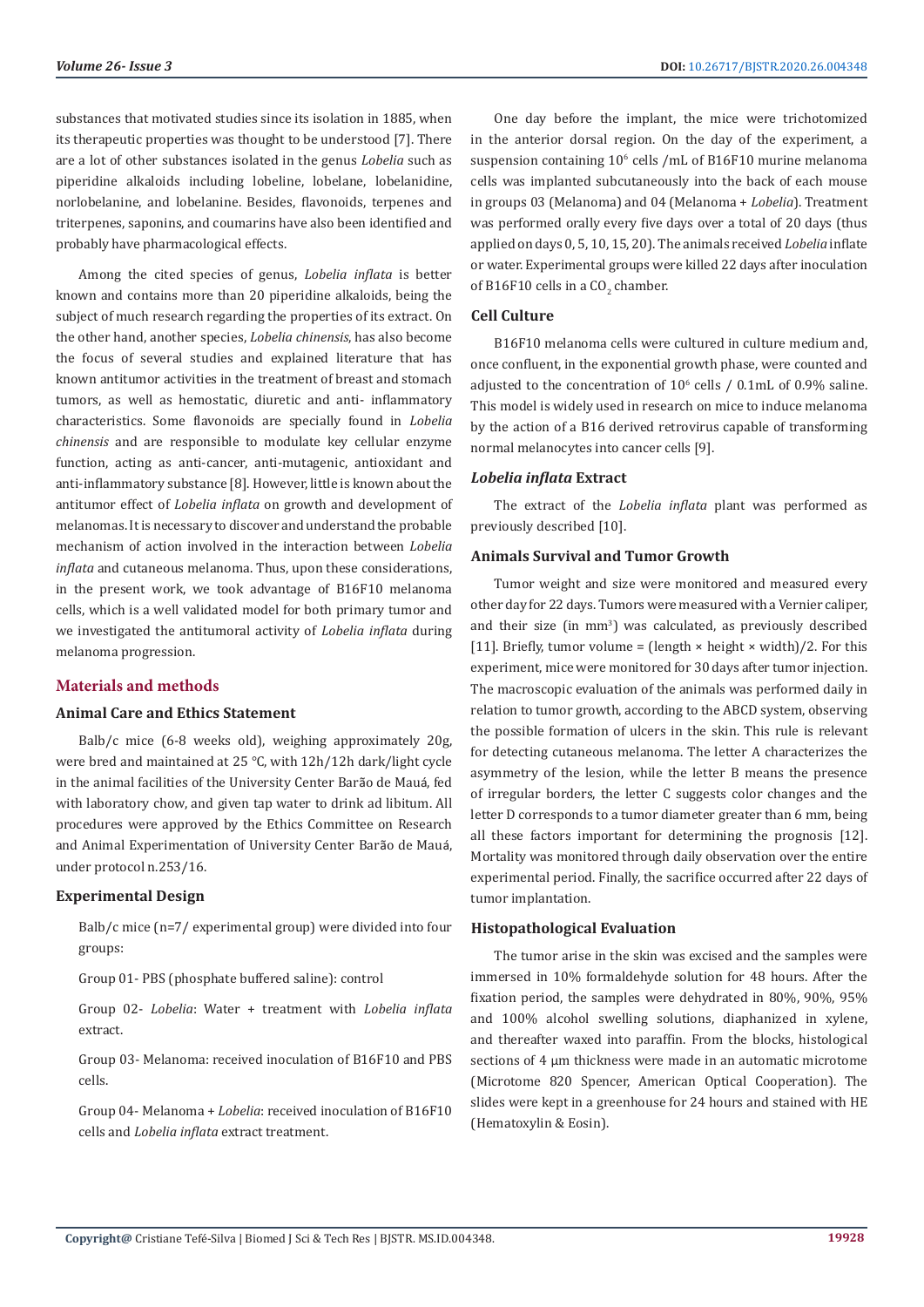# **Morphometric Analysis**

Tumor morphometric analysis was performed using the ISC program, Tucsen Photonics Co., Ltd. in conjunction with a Nikon (Nikon eclipse E200) microscope, coupled to a video camera (Tucsen USB 2.0 H Series) and a computer online. The analysis was evaluated by a researcher blinded to the protocol design.

**a)** Number of mitoses counted from 15 randomly chosen fields in each lamina stained with HE at 200 × magnification.

**b)** Number of vessels counted 15 fields randomly selected on each slide stained with HE at 40 × magnification.

**c)** Inflammatory cells: 15 neutrophils and macrophage quantification were counted at randomly chosen fields in each lamina stained with HE at 200 × magnification.

## **Statistical Analyzes**

The Student's t-test two-tailed was applied for comparison between the groups exposed to the same stress factor (tumor). Thus, the control groups served as witnesses and were excluded from the analysis because they did not present such a factor common to the categories Melanoma and Melanoma + *Lobelia*. Data are expressed as mean ± SEM (Standard Error of Mean). Differences between mean values were considered significant when p < 0,05.

## **Results**

# **Animal Monitoring and Tumor Growth**

In order to evaluate the contribution of *Lobelia inflata* extract against the growth of the melanoma, we used a model of suspension of B16F10 lineage cells in mice from one group that did not receive treatment and in another group that received the *Lobelia* extract. Tumor growth was monitored daily in the animals. With respect to the obtained macroscopic results, the Melanoma group was the only one whose animals developed tumor initially, with 57% of the mice developing the tumor from the beginning of the follow-up, with rapid growth especially in the last 4 days, reaching a maximum volume on day 22. In contrast, the same did not occur in the mice of the Melanoma + *Lobelia* group (Figure 1). Regarding ulcerations, only the melanoma group presented such alteration, considering the discontinuity of the epidermis in the tumor area, whereas in the treated group, there were no ulcerations, which suggests a better prognosis (Figure 1).



**Figure 1:** *Lobelia inflata* reduces tumor growth.

A) Representative graph of tumor growth in the Melanoma group and in the Melanoma + Lobelia group,  $p = 0.007$ .

B) Representative images of Balb/c mice with non-ulcerated and ulcerated B16F10 melanomas. Note the presence of ulcerations in the melanoma group.

# **Reduction of Angiogenesis by** *Lobelia inflata*

Angiogenesis is a central process during cancer development and therefore is considered one of the hallmarks in melanoma. The vascularization of the tumors was compared in the Melanoma and Melanoma + *Lobelia* groups from the morphometric analyzes.

The results showed a high growth rate of new vessels in the group not treated with *Lobelia inflata*, presenting a significant difference between the groups (treated and untreated). *Lobelia inflata* showed a positive impact on melanoma therapy reducing the number of vessels in this experimental model (Figure 2).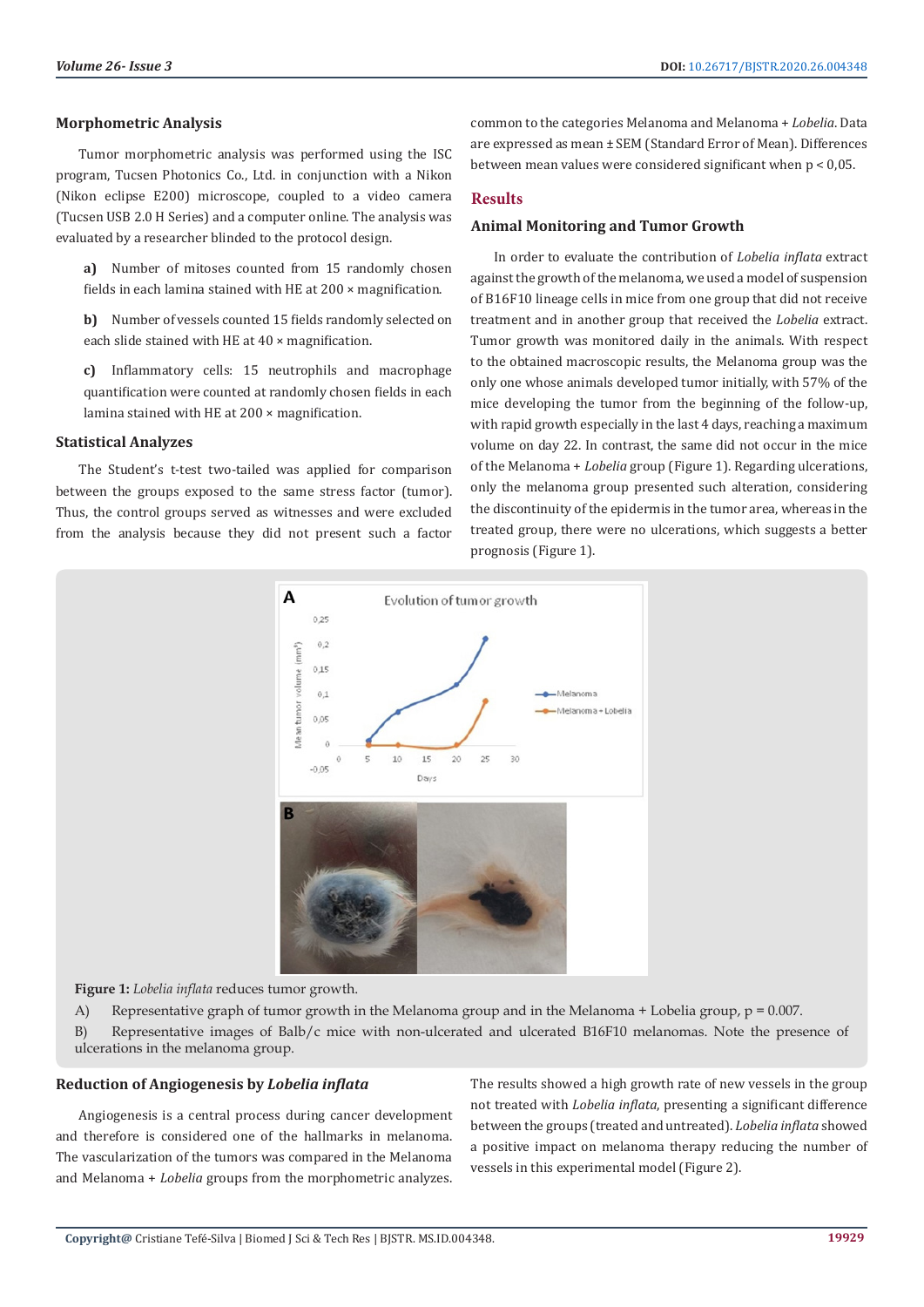

#### **Figure 2:**

A) Representative graph of the quantification of the tumors blood vessels number on Melanoma and Melanoma + *Lobelia* groups in 15 different fields. Melanoma: n = 7; Melanoma + *Lobelia*: n = 7; p = 0.00089.

B) Representative image of the histological analyses of blood vessels  $(40 \times$  magnification).

# **Analysis of Cell Proliferation by Tumor Mitotic Index and after Treatment with** *Lobelia inflata*

It is known that among the prognostic factors used to classify melanoma aggressiveness, mitotic index is the most accepted and clinically used. When the two groups were compared, it was found that there was no significant difference in the means of the number of mitoses between the untreated group and the one that received the *Lobelia inflata* treatment, as shown in Figure 3. This suggests that the presence of the extract did not influence the reduction of the number of mitoses in this experimental model (Figure 3).



#### **Figure 3:**

A) Representative graph of the quantification of mitoses number on Melanoma and Melanoma + *Lobelia* groups in 15 fields. Melanoma: n = 7; Melanoma + *Lobelia*: n = 7; p = 0.9833.

B) Representative image of the histological analysis of mitoses  $(200 \times$  magnification).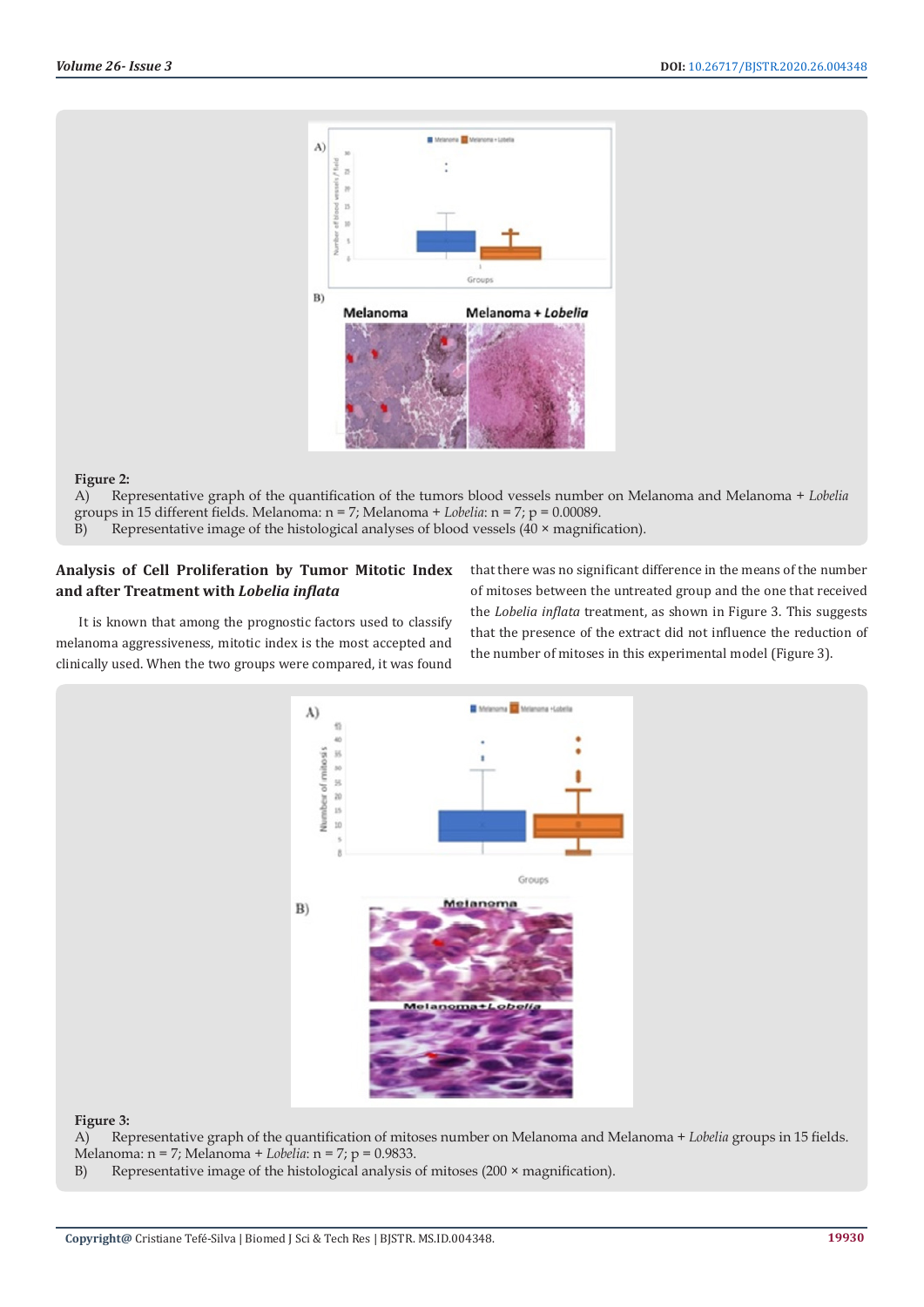# **Analysis of Inflammatory Cells in Melanoma after Treatment with** *Lobelia inflata*

Neutrophils and macrophages were quantified in all animals of both groups (Melanoma and Melanoma + *Lobelia*). The mean number of neutrophils showed a significant difference between the two groups. As shown in Figure 4, the presence of the extract exerted influence on the neutrophil count, and the group that received it showed a greater dispersion of the data around the mean in relation to the Melanoma group. In this case, the number of neutrophils suggests that acute inflammation was predominant in the group receiving the extract.



## **Figure 4:**

A) Representative graph of the quantification of neutrophil numbers on Melanoma and Melanoma + *Lobelia* groups in 15 different fields. Melanoma: n = 7; Melanoma + *Lobelia*: n = 7; p = 0.0001.

B) Representative image of the histological analysis of neutrophils (200 × magnification).



# **Figure 5:**

A) Representative graph of the quantification of macrophage numbers on Melanoma and Melanoma + *Lobelia* groups in 15 different fields. Melanoma: n = 7; Melanoma + *Lobelia*: n = 7; p = 0.0001.

B) Representative image of the histological analysis of macrophages (200× magnification).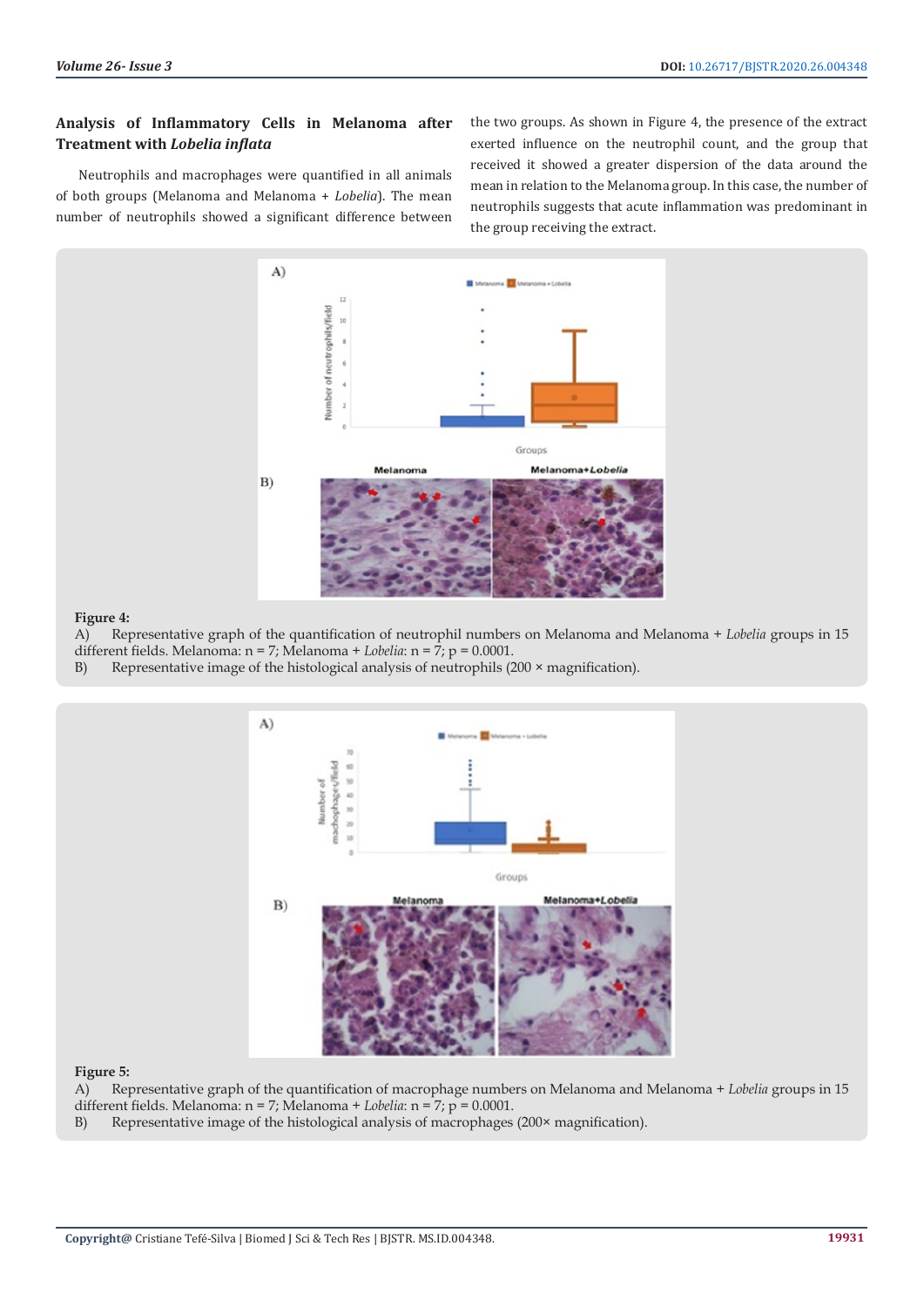The mean number of macrophages showed a significant difference between the two groups. The Melanoma group presented greater variability and higher median value in relation to the other group, which suggests the onset of chronicity of the present inflammatory process, especially in the animals that did not receive the plant extract (Figure 5). In controls groups 01 (PBS) and 02 (*Lobelia*), no evident morphological alterations could be seen in the skin.

# **Discussion**

In this study, we used the B16F10 melanoma cells, which is a well validated model for primary tumor. The F10 line of B16 melanoma has been widely used by subcutaneous injection due to its high aggressiveness and also because it has great metastatic potential [9]. Current works have showed the antitumor effect of extract plants in tumorigenesis; however, the role of the *Lobelia inflata* in the development and progression of melanoma is not fully understood. Here, we bring evidence that the *Lobelia inflata* can contribute towards a protective role against melanoma progression. Our results showed that the plant extract reduces incidence of ulceration, reduces the tumor growth, diminishing the angiogenesis process and part of the chronic inflammation. Recently, a study that used *Lobelia inflata* in the same experimental model of melanoma B16F10 published promising results such as the suppression of cell recruitment towards the mouse´s peritoneal cavity causing a reduction of circulation leukocytes and, in addition, proved that this extract was able to inhibit the production of pro inflammatory cytokines IL-6, TNF-α, IL-1β and significantly reduced tumor growth.

The positive results indicate that *Lobelia inflata* can be instrument of new researches about anti-tumor herbal treatments [10]. Some studies have demonstrated the antitumor action of *Lobelia chinensis*, another species of the genus *Lobelia*, in breast cancer from the isolation of soluble ethanol molecules, which inhibited the proliferation of MCF7 cells, cancer cells from breast cancer cultured and prepared in a biochemical assay. Among the isolated molecules of *Lobelia chinensis*, polyphenols were found in vast quantities [13]. Polyphenols, for their part, are already recognized for their potent antioxidant properties and their marked effects in the prevention of oxidative stress, which is strongly associated with cancer [14]. Since tumor thickness and ulceration are predictors of survival, according to the American Joint Committee on Cancer (AJCC), it was possible to observe that the *Lobelia inflata* plant extract had an important impact on the tumor evolution in the model concerning these aspects.

It is rationally to infer that *Lobelia inflata* had influence in the dynamics of the interaction between normal cells and the tumor, as well as in the elements that determine its microenvironment. It is noteworthy that melanoma presents an early stage of radial growth and its behavior involves less aggressiveness and a later vertical phase, in which the reticular dermis and the subcutaneous

tissue are affected, presenting worse prognosis [15]. Therefore, the probable effect exerted by the plant reflects the delayed growth of the tumors in the treated group, besides justifying the smaller dimensions when compared to the untreated animals. Thus, cutaneous melanoma developed in rats that did not receive the extract would present a more aggressive behavior and could be associated with a worse clinical outcome. During all experimental period, only one mouse from the Melanoma group died, which corresponded to 4%, in the total of animals. Angiogenesis is a crucial process during tumor formation and also in the metastatic process, requiring the formation of new vessels so that the cancer cells settle in the target site and maintain a continuous growth.

Invasive capacity is ensured by nutrients, oxygen and by the removal of toxic residues, and thus invasive tumors are a common site of angiogenesis, stimulated by factors such as VEGF (Vascular Endothelial Growth Factor) [16]. *Lobelia inflata* contains two subfamilies of polyphenols that differ in composition [17]. It is worth mentioning that these compounds manifest wide biological activities, including antibacterial, antioxidant, anti-inflammatory and anticarcinogenic activities [18]. Moreover, angiogenesis is also targeted by polyphenols. These substances have been shown to reduce the migration of endothelial cells and vascular smooth muscle cells, which are essential for the process of blood vessel formation. Besides, these specific polyphenols decrease the expression of angiogenic factors, among them VEGF [19]. Thus, it is suggested that such a relationship between polyphenols and inhibition of angiogenesis is similar to the mechanism responsible for reducing the number of vessels in the treated group, possibly caused by *Lobelia*. In the initial inflammatory process, the inflammatory cells produce cytokines, growth factors, prostaglandins and leukotrienes, acting as true chemical agents that favor cell reproduction [20].

Upon the interaction of these elements with their receptors, the tumor develops and progresses, stimulating immune responses [21]. However, the immune system can be overcome by tumor cells, since they have a high replicative power, and also due to mutations that promote the inhibition of tumor suppressor genes, the ability to activate proto-oncogenes and the reduction of apoptosis [22]. Moreover, the higher the tumor growth rate, the more it produces inflammation, which, in turn, promotes the tumor's expansion [23]. From these considerations, it is possible to relate the findings concerning the inflammatory process to the greater melanoma aggression and propagation capacity, being important the evaluation of the cell numbers involved in this process. According to the obtained results, the performance of the plant extract may have reflected distinct phases of the inflammation, reducing what would be considered part of a chronic process represented by macrophages, but without reducing the acute inflammation represented, especially by neutrophils. It is known that more than 20 alkaloids represented by active compounds of the *Lobelia inflata* species have been described, being one of these components, in particular, responsible for acting at the level of central nervous system.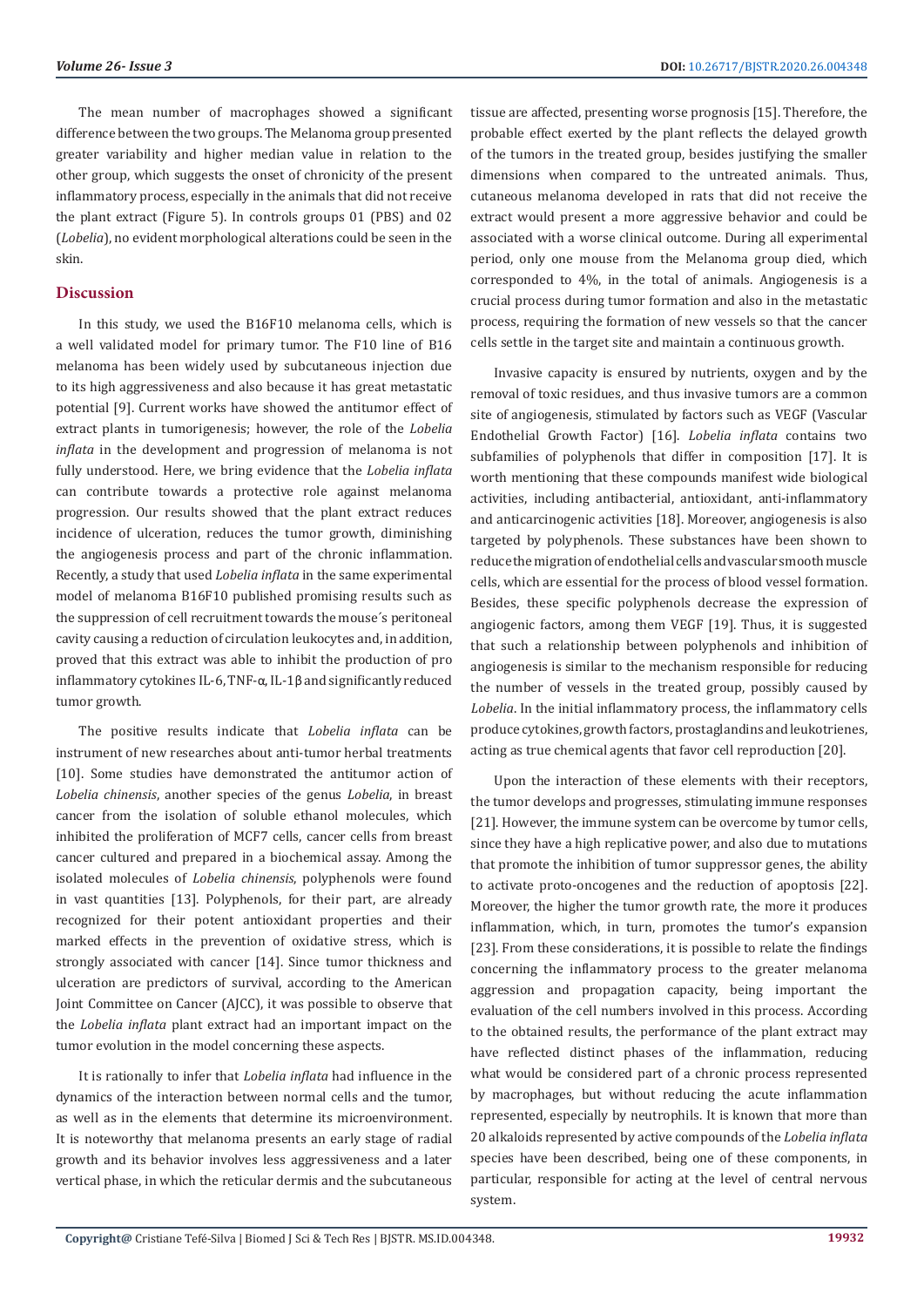Among all substances present in the extract, the action of Lobelin, which acts both as an agonist and antagonist at nicotinic acetylcholine receptors, interacts with neurotransmitter transporters including the dopamine and serotonin transporters, and the vesicular monoamine transporter 2 (VMAT2), besides altering the presynaptic dopamine (DA), interfering in the storage and release of the same. Thus, lobeline is the main target of studies related to the *Lobelia inflata* species, a subject of interest focused on the treatment of drug abuse and Central nervous system disorders, such as Alzheimer's and Parkinson's diseases, attention deficit, restlessness, impulsivity and hyperactivity. Nevertheless, the antitumor effect capable of causing histological changes is something innovative [24]. Therefore, biosynthesis and isolation of lobeline-related alkaloids is still the subject of discussion. Studies in this area involve different and increasingly sophisticated biochemical tests whose purpose is to find new alkaloids and their respective functions.

It is worth mentioning that herbaceous plants have gained space in research and melanoma is an important subject in this field. Another experimental trial using B16F10 implant in Balb/c mouse tested the extract of Arctium lappa and suggested the importance of inflammation in the pathophysiology and progression of this cutaneous cancer. The intraperitoneal plant injection reduced edema formation and suppressed the release of NO (nitric oxide), IL-6, TNF-α, and IL-1β in the peritoneal cavity of animals. Besides, the extract was also injected subcutaneously and reduced the size of tumor improving mice survival [25]. Accordingly, our study suggested and sought to understand which mechanisms may have played a role in tumor growth retardation, in reducing neoangiogenesis and in reducing the inflammatory process represented by macrophages, independently of a specific component of the extract. Undoubtedly, further studies are needed in order to discover which of the various alkaloids present in the plant would have been responsible for such findings.

# **Conclusion**

The present study concluded that *Lobelia inflata* is a potential therapeutic tool, and its mechanisms of action may in the future mean an effective strategy in the fight against melanoma. The delayed growth of the cutaneous tumor as well as the reduction of the angiogenesis process and part of the chronic inflammation are undoubtedly good predictors for the choice of an effective therapy involving the *Lobelia inflata* plant extract. As future perspectives a relevant aspect that should be considered is the presence of distance metastases.

# **Author Contributions**

Conception and design: LCI and CTS; Performed the experiments: LCI, NPG, MSRM, MPC, KFZ, CTS; Formal analysis: all authors; Data interpretation: LCI, KFZ, CTS; Writing-original draft preparation: LCI and CTS; Critical revision of the manuscript: all authors.

# **Funding**

The research did not receive any external funding.

# **Acknowledgement**

We thank the prof. Lucila Costa Zinni Angelotti for the statistical analysis, Adair Ferreira de Lima for the preparation of the slides and Vanessa L. Campo for English correction.

#### **References**

- 1. [Meier F, Schittek B, Busch S, Garbe C, Smalley K, et al. \(2005\) The RAS/](https://pubmed.ncbi.nlm.nih.gov/15970553-the-rasrafmekerk-and-pi3kakt-signaling-pathways-present-molecular-targets-for-the-effective-treatment-of-advanced-melanoma/) [RAF/MEK/ERK and PI3K/AKT signaling pathways present molecular](https://pubmed.ncbi.nlm.nih.gov/15970553-the-rasrafmekerk-and-pi3kakt-signaling-pathways-present-molecular-targets-for-the-effective-treatment-of-advanced-melanoma/) [targets for the effective treatment of advanced melanoma. Front Biosci](https://pubmed.ncbi.nlm.nih.gov/15970553-the-rasrafmekerk-and-pi3kakt-signaling-pathways-present-molecular-targets-for-the-effective-treatment-of-advanced-melanoma/) [10: 2986-3001.](https://pubmed.ncbi.nlm.nih.gov/15970553-the-rasrafmekerk-and-pi3kakt-signaling-pathways-present-molecular-targets-for-the-effective-treatment-of-advanced-melanoma/)
- 2. [Weinlich G, Bitterlich W, Mayr V, Fritsch PO, Zelger B \(2003\)](https://pubmed.ncbi.nlm.nih.gov/14510986-metallothionein-overexpression-as-a-prognostic-factor-for-progression-and-survival-in-melanoma-a-prospective-study-on-520-patients/) [Metallothionein-overexpression as a prognostic factor for progression](https://pubmed.ncbi.nlm.nih.gov/14510986-metallothionein-overexpression-as-a-prognostic-factor-for-progression-and-survival-in-melanoma-a-prospective-study-on-520-patients/) [and survival in melanoma. A prospective study on 520 patients. Br J](https://pubmed.ncbi.nlm.nih.gov/14510986-metallothionein-overexpression-as-a-prognostic-factor-for-progression-and-survival-in-melanoma-a-prospective-study-on-520-patients/) [Dermatol 149\(3\): 535-541.](https://pubmed.ncbi.nlm.nih.gov/14510986-metallothionein-overexpression-as-a-prognostic-factor-for-progression-and-survival-in-melanoma-a-prospective-study-on-520-patients/)
- 3. [Moreno, M Conte B, Menegat E \(2015\) Clinical-epidemiological](https://pesquisa.bvsalud.org/portal/resource/pt/biblio-833768?lang=en) [Differences between Male and Female Patients with Diagnosis of](https://pesquisa.bvsalud.org/portal/resource/pt/biblio-833768?lang=en) [Cutaneous Melanoma in the West of Santa Catarina. Brazilian Journal of](https://pesquisa.bvsalud.org/portal/resource/pt/biblio-833768?lang=en) [Cancerology, Chapecó, Mar 61\(1\): 15-21.](https://pesquisa.bvsalud.org/portal/resource/pt/biblio-833768?lang=en)
- 4. [Chabner BA, Longo DL \(2015\) Harrison's Oncology Handbook. \(2nd](https://hemonc.mhmedical.com/book.aspx?bookID=1799) [Edn.\). Porto Alegre: AMGH.](https://hemonc.mhmedical.com/book.aspx?bookID=1799)
- 5. [Nazarian R, Shi H, Wang Q, Kong X, Koya RC, et al. \(2010\) Melanomas](https://pubmed.ncbi.nlm.nih.gov/21107323-melanomas-acquire-resistance-to-b-rafv600e-inhibition-by-rtk-or-n-ras-upregulation/) [acquire resistance to B-RAF\(V600E\) inhibition by RTK or N-RAS](https://pubmed.ncbi.nlm.nih.gov/21107323-melanomas-acquire-resistance-to-b-rafv600e-inhibition-by-rtk-or-n-ras-upregulation/) [upregulation. Nature 468\(7326\): 973-977.](https://pubmed.ncbi.nlm.nih.gov/21107323-melanomas-acquire-resistance-to-b-rafv600e-inhibition-by-rtk-or-n-ras-upregulation/)
- 6. [Ford D, Bliss JM, Swerdlow AJ, Armstrong BK, Franceschi S, et al. \(1995\)](https://pubmed.ncbi.nlm.nih.gov/7635561-risk-of-cutaneous-melanoma-associated-with-a-family-history-of-the-disease-the-international-melanoma-analysis-group-image/) [Risk of cutaneous melanoma associated with a family history of the](https://pubmed.ncbi.nlm.nih.gov/7635561-risk-of-cutaneous-melanoma-associated-with-a-family-history-of-the-disease-the-international-melanoma-analysis-group-image/) [disease. Int J Cancer 62\(4\): 377-381.](https://pubmed.ncbi.nlm.nih.gov/7635561-risk-of-cutaneous-melanoma-associated-with-a-family-history-of-the-disease-the-international-melanoma-analysis-group-image/)
- 7. [Nagananda GS, Krishnamoorthy A, Das A, Bhattacharya S \(2012\)](https://www.researchgate.net/publication/227344383_Phytochemical_screening_and_evaluation_of_antimicrobial_activities_of_in_vitro_and_in_vivo_grown_plant_extracts_of_Lobelia_Inflata_L) [Phytochemical screening and evaluation of antimicrobial activities of in](https://www.researchgate.net/publication/227344383_Phytochemical_screening_and_evaluation_of_antimicrobial_activities_of_in_vitro_and_in_vivo_grown_plant_extracts_of_Lobelia_Inflata_L) [vitro and in vivo grown plant extracts of](https://www.researchgate.net/publication/227344383_Phytochemical_screening_and_evaluation_of_antimicrobial_activities_of_in_vitro_and_in_vivo_grown_plant_extracts_of_Lobelia_Inflata_L) Lobelia inflata L 3(3): 433-442.
- 8. [Folquitto DG, Swiech JND, Pereira CB, Bobek VB, Halila GC, et al. \(2019\)](https://pubmed.ncbi.nlm.nih.gov/30664918-biological-activity-phytochemistry-and-traditional-uses-of-genus-lobelia-campanulaceae-a-systematic-review/) [Biological activity, phytochemistry and traditional uses of genus Lobelia](https://pubmed.ncbi.nlm.nih.gov/30664918-biological-activity-phytochemistry-and-traditional-uses-of-genus-lobelia-campanulaceae-a-systematic-review/) [\(Campanulaceae\): A systematic review. Fitoterapia 134: 23-38.](https://pubmed.ncbi.nlm.nih.gov/30664918-biological-activity-phytochemistry-and-traditional-uses-of-genus-lobelia-campanulaceae-a-systematic-review/)
- 9. [Li M, Xu F, Muller J, Hearing VJ, Gorelik E \(1998\) Ecotropic C-type](https://pubmed.ncbi.nlm.nih.gov/9579583-ecotropic-c-type-retrovirus-of-b16-melanoma-and-malignant-transformation-of-normal-melanocytes/) [retrovirus of B16 melanoma and malignant transformation of normal](https://pubmed.ncbi.nlm.nih.gov/9579583-ecotropic-c-type-retrovirus-of-b16-melanoma-and-malignant-transformation-of-normal-melanocytes/) [melanocytes. Int J Cancer 76\(3\): 430-436.](https://pubmed.ncbi.nlm.nih.gov/9579583-ecotropic-c-type-retrovirus-of-b16-melanoma-and-malignant-transformation-of-normal-melanocytes/)
- 10. [Garcia NP, Ireno LC, Castro MP, Reis MS, Gardinassi LG, et al. \(2020\)](https://biomedres.us/pdfs/BJSTR.MS.ID.004154.pdf) Antitumoral Effect of Lobelia inflata [in an Experimental Mouse Model of](https://biomedres.us/pdfs/BJSTR.MS.ID.004154.pdf) [Melanoma. Biomed J Sci & Tech Res 25\(1\): 18856-18864.](https://biomedres.us/pdfs/BJSTR.MS.ID.004154.pdf)
- 11. [Looney WB, Mayo AA, Janners MY, Mellon JG, Allen P, et al. \(1971\) Cell](https://pubmed.ncbi.nlm.nih.gov/4326039-cell-proliferation-and-tumor-growth-in-hepatomas-3924a/) [proliferation and tumor growth in hepatomas 3924A. Cancer Res 31\(6\):](https://pubmed.ncbi.nlm.nih.gov/4326039-cell-proliferation-and-tumor-growth-in-hepatomas-3924a/) [821-825.](https://pubmed.ncbi.nlm.nih.gov/4326039-cell-proliferation-and-tumor-growth-in-hepatomas-3924a/)
- 12. [Bono A, Tomatis S, Bartoli C, Tragni G, Radaelli G, et al. \(1999\) The ABCD](https://pubmed.ncbi.nlm.nih.gov/9921976-the-abcd-system-of-melanoma-detection-a-spectrophotometric-analysis-of-the-asymmetry-border-color-and-dimension/) [system of melanoma detection: A spectrophotometric analysis of the](https://pubmed.ncbi.nlm.nih.gov/9921976-the-abcd-system-of-melanoma-detection-a-spectrophotometric-analysis-of-the-asymmetry-border-color-and-dimension/) [Asymmetry, Border, Color, and Dimension. Cancer 85\(1\): 72-77.](https://pubmed.ncbi.nlm.nih.gov/9921976-the-abcd-system-of-melanoma-detection-a-spectrophotometric-analysis-of-the-asymmetry-border-color-and-dimension/)
- 13. Da Silva CFN, Melo GP, Bernardes SS, Cecchini AA (2013) Experimental models of murine melanoma in vivo. Biosaúde, Londrina 15(2): 73-80.
- 14. [Zhang L, Khoo CS, Koyyalamudi SR, De Pedro N, Reddy N \(2017\)](https://scialert.net/abstract/?doi=pharmacologia.2017.59.72) [Antioxidant, Anti-inflammatory and Anticancer Activities of Ethanol](https://scialert.net/abstract/?doi=pharmacologia.2017.59.72) [Soluble Organics from Water Extracts of Selected Medicinal Herbs and](https://scialert.net/abstract/?doi=pharmacologia.2017.59.72) [Their Relation with Flavonoid and Phenolic Contents. Pharmacologia](https://scialert.net/abstract/?doi=pharmacologia.2017.59.72) [8\(2\): 59-72.](https://scialert.net/abstract/?doi=pharmacologia.2017.59.72)